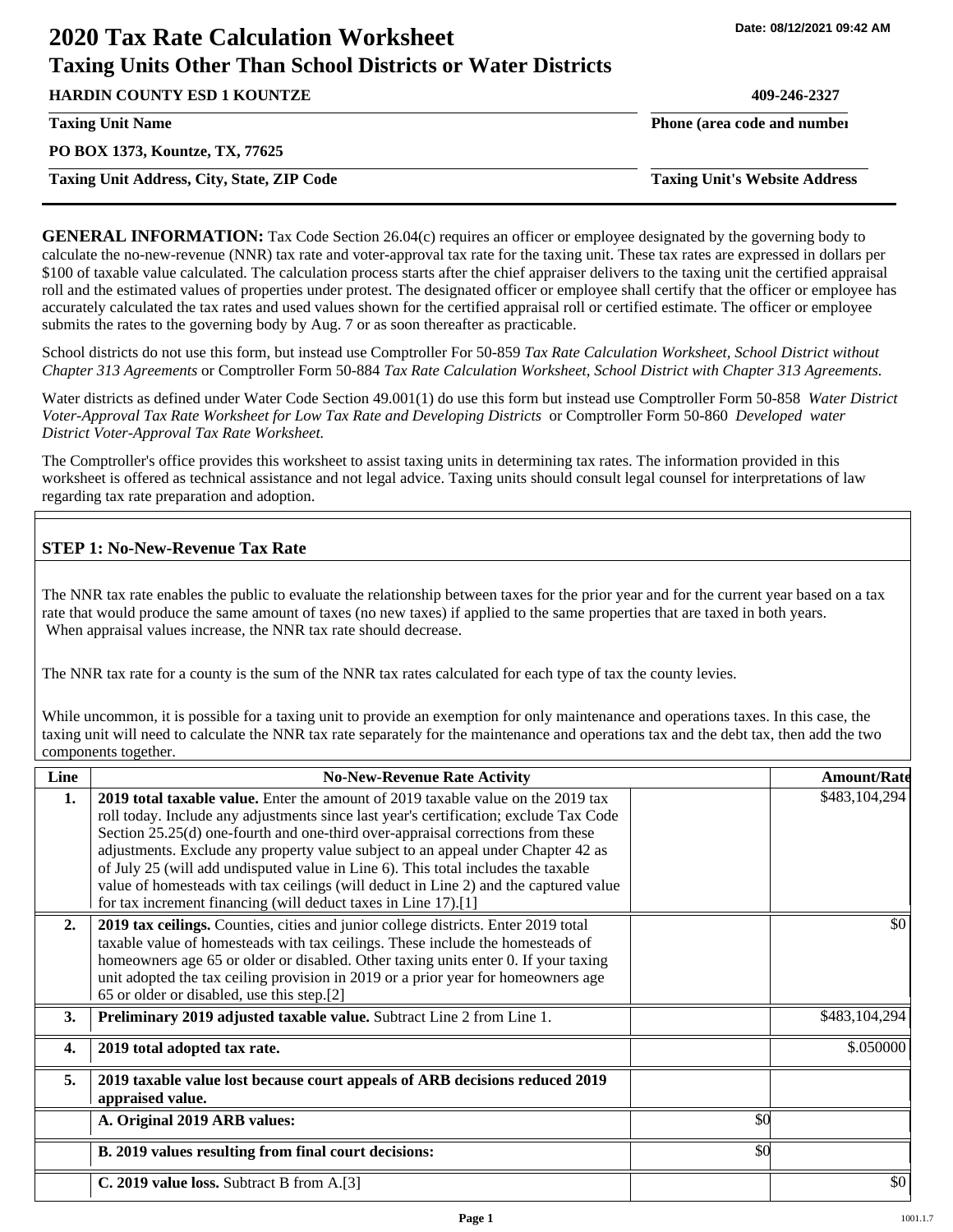| Line | <b>No-New-Revenue Rate Activity</b>                                                                                                                                                                                                                                                                                                                                                                                                                                                |                 | <b>Amount/Rate</b> |
|------|------------------------------------------------------------------------------------------------------------------------------------------------------------------------------------------------------------------------------------------------------------------------------------------------------------------------------------------------------------------------------------------------------------------------------------------------------------------------------------|-----------------|--------------------|
| 6.   | 2019 taxable value subject to an appeal under Chapter 42, as of July 25.                                                                                                                                                                                                                                                                                                                                                                                                           |                 |                    |
|      | A. 2019 ARB certified value:                                                                                                                                                                                                                                                                                                                                                                                                                                                       | $\theta$        |                    |
|      | B. 2019 disputed value:                                                                                                                                                                                                                                                                                                                                                                                                                                                            | $\Omega$        |                    |
|      | C. 2019 undisputed value Subtract B from A.[4]                                                                                                                                                                                                                                                                                                                                                                                                                                     |                 | $\theta$           |
| 7.   | 2019 Chapter 42-related adjusted values. Add Line 5 and 6                                                                                                                                                                                                                                                                                                                                                                                                                          |                 | $\overline{0}$     |
| 8.   | 2019 taxable value, adjusted for court-ordered reductions. Add Lines 3 and 7                                                                                                                                                                                                                                                                                                                                                                                                       |                 | \$483,104,294      |
| 9.   | 2019 taxable value of property in territory the taxing unit deannexed after Jan.<br>1, 2019. Enter the 2019 value of property in deannexed territory.[5]                                                                                                                                                                                                                                                                                                                           |                 | \$0                |
| 10.  | 2019 taxable value lost because property first qualified for an exemption in<br>2020. If the taxing unit increased an original exemption, use the difference between<br>the original exempted amount and the increased exempted amount. Do not include<br>value lost due to freeport, goods-in-transit, temporary disaster exemptions. Note<br>that lowering the amount or percentage of an existing exemption in 2020 does not<br>create a new exemption or reduce taxable value. |                 |                    |
|      | A. Absolute exemptions. Use 2019 market value:                                                                                                                                                                                                                                                                                                                                                                                                                                     | $\overline{50}$ |                    |
|      | B. Partial exemptions. 2020 exemption amount or 2020 percentage exemption<br>times 2019 value:                                                                                                                                                                                                                                                                                                                                                                                     | \$671,540       |                    |
|      | C. Value loss. Add A and B.[6]                                                                                                                                                                                                                                                                                                                                                                                                                                                     |                 | \$671,540          |
| 11.  | 2019 taxable value lost because property first qualified for agricultural<br>appraisal (1-d or 1-d-1), timber appraisal, recreational/scenic appraisal or<br>public access airport special appraisal in 2020. Use only properties that qualified<br>in 2020 for the first time; do not use properties that qualified in 2019.                                                                                                                                                      |                 |                    |
|      | A. 2019 market value:                                                                                                                                                                                                                                                                                                                                                                                                                                                              | \$0             |                    |
|      | B. 2020 productivity or special appraised value:                                                                                                                                                                                                                                                                                                                                                                                                                                   | \$0             |                    |
|      | C. Value loss. Subtract B from A.[7]                                                                                                                                                                                                                                                                                                                                                                                                                                               |                 | $\overline{50}$    |
| 12.  | Total adjustments for lost value. Add Lines 9, 10C and 11C.                                                                                                                                                                                                                                                                                                                                                                                                                        |                 | \$671,540          |
| 13.  | Adjusted 2019 taxable value. Subtract Line 12 from Line 8                                                                                                                                                                                                                                                                                                                                                                                                                          |                 | \$482,432,754      |
| 14.  | Adjusted 2019 total levy. Multiply Line 4 by Line 13 and divide by \$100                                                                                                                                                                                                                                                                                                                                                                                                           |                 | \$241,216          |
| 15.  | Taxes refunded for years preceding tax year 2019. Enter the amount of taxes<br>refunded by the district for tax years preceding tax year 2019. Types of refunds<br>include court decisions, Tax Code Section 25.25(b) and (c) corrections and Tax<br>Code Section 31.11 payment errors. Do not include refunds for tax year 2019. This<br>line applies only to tax years preceding tax year 2019.[8]                                                                               |                 | \$297              |
| 16.  | Taxes in tax increment financing (TIF) for tax year 2019 Enter the amount of<br>taxes paid into the tax increment fund for a reinvestment zone as agreed by the<br>taxing unit. If the taxing unit has no 2020 captured appraised value in Line 18D,<br>enter $0.9$ ]                                                                                                                                                                                                              |                 | \$0                |
| 17.  | Adjusted 2019 levy with refunds and TIF adjustment. Add Lines 14, and 15,<br>subtract Line 16.[10]                                                                                                                                                                                                                                                                                                                                                                                 |                 | \$241,513          |
| 18.  | Total 2020 taxable value on the 2020 certified appraisal roll today. This value<br>includes only certified values or certified estimate of values and includes the total<br>taxable value of homesteads with tax ceilings (will deduct in Line 20). These<br>homesteads include homeowners age 65 or older or disabled.[11]                                                                                                                                                        |                 |                    |
|      | A. Certified values:                                                                                                                                                                                                                                                                                                                                                                                                                                                               | \$507,945,852   |                    |
|      | B. Counties: Include railroad rolling stock values certified by the Comptroller's<br>office.                                                                                                                                                                                                                                                                                                                                                                                       | \$0             |                    |
|      | C. Pollution control and energy storage system exemption: Deduct the value of<br>property exempted for the current tax year for the first time as pollution control or<br>energy storage system property                                                                                                                                                                                                                                                                           | \$0             |                    |
|      | D. Tax increment financing: Deduct the 2020 captured appraised value of<br>property taxable by a taxing unit in a tax increment financing zone for which the<br>2020 taxes will be deposited into the tax increment fund. Do not include any new                                                                                                                                                                                                                                   | \$0             |                    |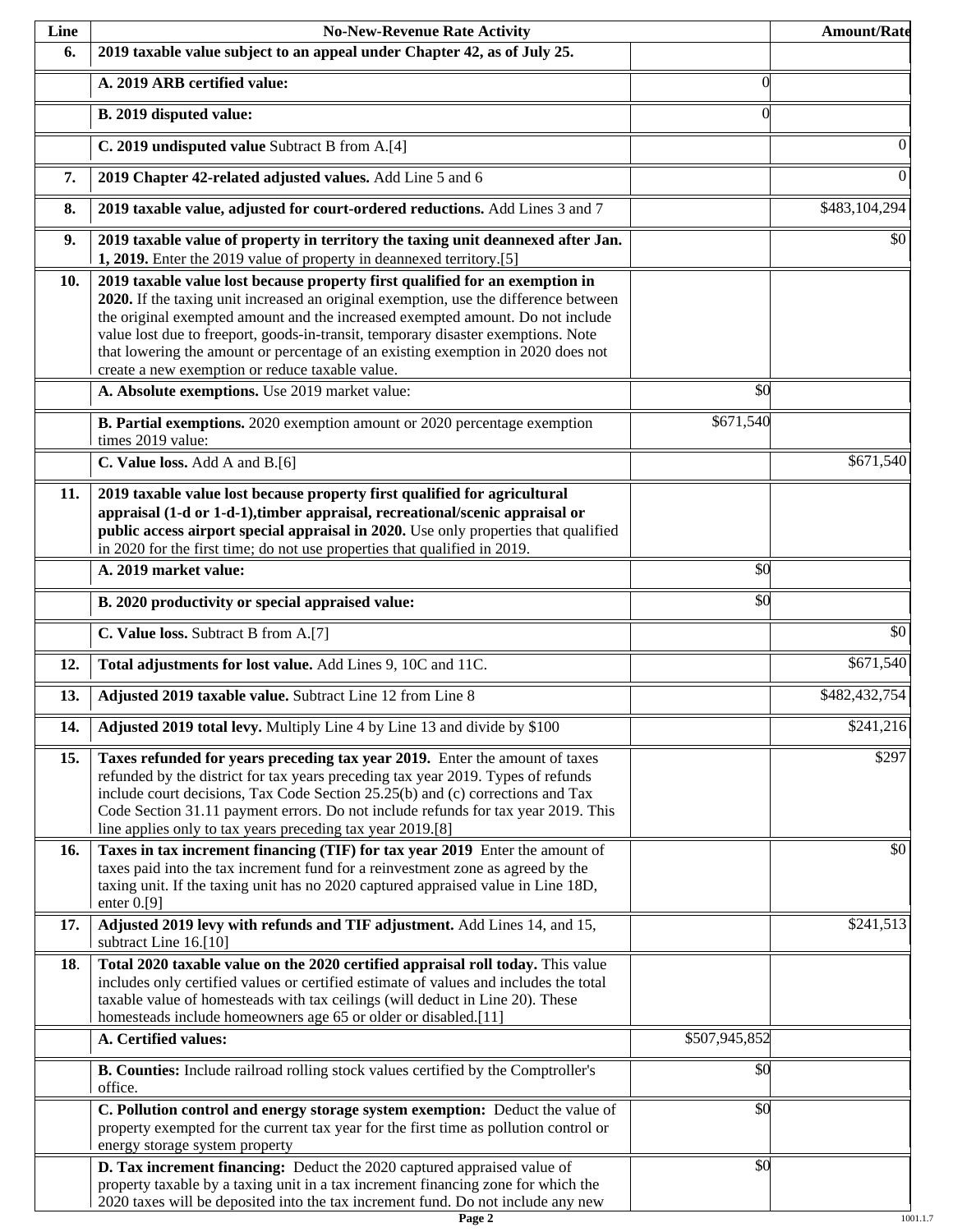| Line |                                                                                                                                                                                                                                                                                                                                                                                                                                                                                                                                                                                                                                                                                                                                                                                                                       | <b>No-New-Revenue Rate Activity</b> |             | <b>Amount/Rate</b> |
|------|-----------------------------------------------------------------------------------------------------------------------------------------------------------------------------------------------------------------------------------------------------------------------------------------------------------------------------------------------------------------------------------------------------------------------------------------------------------------------------------------------------------------------------------------------------------------------------------------------------------------------------------------------------------------------------------------------------------------------------------------------------------------------------------------------------------------------|-------------------------------------|-------------|--------------------|
|      | property value that will be included in Line 23 below.[12]                                                                                                                                                                                                                                                                                                                                                                                                                                                                                                                                                                                                                                                                                                                                                            |                                     |             |                    |
|      | E. Total 2020 value Add A and B, then subtract C and D                                                                                                                                                                                                                                                                                                                                                                                                                                                                                                                                                                                                                                                                                                                                                                |                                     |             | \$507,945,852      |
| 19.  | Total value of properties under protest or not included on certified appraisal<br>roll.[13]                                                                                                                                                                                                                                                                                                                                                                                                                                                                                                                                                                                                                                                                                                                           |                                     |             |                    |
|      | A. 2020 taxable value of properties under protest The chief appraiser certifies a<br>list of properties still under ARB protest. The list shows the appraisal district's<br>value and the taxpayer's claimed value, if any, or an estimate of the value if the<br>taxpayer wins. For each of the properties under protest, use the lowest of these<br>values. Enter the total value under protest.[14]                                                                                                                                                                                                                                                                                                                                                                                                                |                                     | \$2,042,200 |                    |
|      | B. 2020 value of properties not under protest or included on certified appraisal<br>roll. The chief appraiser gives taxing units a list of those taxable properties that the<br>chief appraiser knows about but are not included in the appraisal roll certification.<br>These properties also are not on the list of properties that are still under protest. On<br>this list of properties, the chief appraiser includes the market value, appraised value<br>and exemptions for the preceding year and a reasonable estimate of the market<br>value, appraised value and exemptions for the current year. Use the lower market,<br>appraised or taxable value (as appropriate). Enter the total value of property not on<br>the certified roll.[15]<br>C. Total value under protest or not certified. Add A and B. |                                     | \$0         | \$2,042,200        |
| 20.  | 2020 tax ceilings. Counties, cities and junior colleges enter 2020 total taxable value<br>of homesteads with tax ceilings. These include the homesteads of homeowners age<br>65 or older or disabled. Other taxing units enter 0. If your taxing unit adopted the<br>tax ceiling provision in 2019 or a prior year for homeowners age 65 or older or                                                                                                                                                                                                                                                                                                                                                                                                                                                                  |                                     |             | \$0                |
| 21.  | disabled, use this step.[16]<br>2020 total taxable value. Add Lines 18E and 19C. Subtract Line 20C.[17]                                                                                                                                                                                                                                                                                                                                                                                                                                                                                                                                                                                                                                                                                                               |                                     |             | \$509,988,052      |
| 22.  | Total 2020 taxable value of properties in territory annexed after Jan. 1, 2019.<br>Include both real and personal property. Enter the 2020 value of property in<br>territory annexed.[18]                                                                                                                                                                                                                                                                                                                                                                                                                                                                                                                                                                                                                             |                                     |             | \$0                |
| 23.  | Total 2020 taxable value of new improvements and new personal property<br>located in new improvements. New means the item was not on the appraisal roll in<br>2019. An improvement is a building, structure, fixture or fence erected on or affixed<br>to land. New additions to existing improvements may be included if the appraised<br>value can be determined. New personal property in a new improvement must have<br>been brought into the taxing unit after Jan. 1, 2019 and be located in a new<br>improvement. New improvements <b>do</b> include property on which a tax abatement<br>agreement has expired for 2020.[19]                                                                                                                                                                                  |                                     |             | \$9,125,529        |
| 24.  | Total adjustments to the 2020 taxable value. Add Lines 22 and 23.                                                                                                                                                                                                                                                                                                                                                                                                                                                                                                                                                                                                                                                                                                                                                     |                                     |             | \$9,125,529        |
| 25.  | Adjusted 2020 taxable value. Subtract Line 24 from Line 21.                                                                                                                                                                                                                                                                                                                                                                                                                                                                                                                                                                                                                                                                                                                                                           |                                     |             | \$500,862,523      |
| 26.  | 2020 NNR tax rate. Divide Line 17 by Line 25 and multiply by \$100.[20]                                                                                                                                                                                                                                                                                                                                                                                                                                                                                                                                                                                                                                                                                                                                               |                                     |             | \$.048219 / \$100  |
| 27.  | <b>COUNTIES ONLY.</b> Add together the NNR tax rates for each type of tax the<br>county levies. The total is the 2020 county NNR tax rate.[21]                                                                                                                                                                                                                                                                                                                                                                                                                                                                                                                                                                                                                                                                        |                                     |             |                    |
|      | [1]Tex. Tax Code Section                                                                                                                                                                                                                                                                                                                                                                                                                                                                                                                                                                                                                                                                                                                                                                                              | [2]Tex. Tax Code Section            |             |                    |
|      | [3]Tex. Tax Code Section                                                                                                                                                                                                                                                                                                                                                                                                                                                                                                                                                                                                                                                                                                                                                                                              | [4] Tex. Tax Code Section           |             |                    |
|      | [5]Tex. Tax Code Section                                                                                                                                                                                                                                                                                                                                                                                                                                                                                                                                                                                                                                                                                                                                                                                              | [6] Tex. Tax Code Section           |             |                    |
|      | [7] Tex. Tax Code Section                                                                                                                                                                                                                                                                                                                                                                                                                                                                                                                                                                                                                                                                                                                                                                                             | [8] Tex. Tax Code Section           |             |                    |
|      | [9]Tex. Tax Code Section                                                                                                                                                                                                                                                                                                                                                                                                                                                                                                                                                                                                                                                                                                                                                                                              | [10]Tex. Tax Code Section           |             |                    |
|      | [11] Tex. Tax Code Section                                                                                                                                                                                                                                                                                                                                                                                                                                                                                                                                                                                                                                                                                                                                                                                            | [12] Tex. Tax Code Section          |             |                    |
|      | [13] Tex. Tax Code Section                                                                                                                                                                                                                                                                                                                                                                                                                                                                                                                                                                                                                                                                                                                                                                                            | [14] Tex. Tax Code Section          |             |                    |
|      | [15] Tex. Tax Code Section                                                                                                                                                                                                                                                                                                                                                                                                                                                                                                                                                                                                                                                                                                                                                                                            | [16] Tex. Tax Code Section          |             |                    |
|      | [17] Tex. Tax Code Section                                                                                                                                                                                                                                                                                                                                                                                                                                                                                                                                                                                                                                                                                                                                                                                            | [18] Tex. Tax Code Section          |             |                    |
|      | [19]Tex. Tax Code Section                                                                                                                                                                                                                                                                                                                                                                                                                                                                                                                                                                                                                                                                                                                                                                                             | [20]Tex. Tax Code Section           |             |                    |

**[21]Tex. Tax Code Section**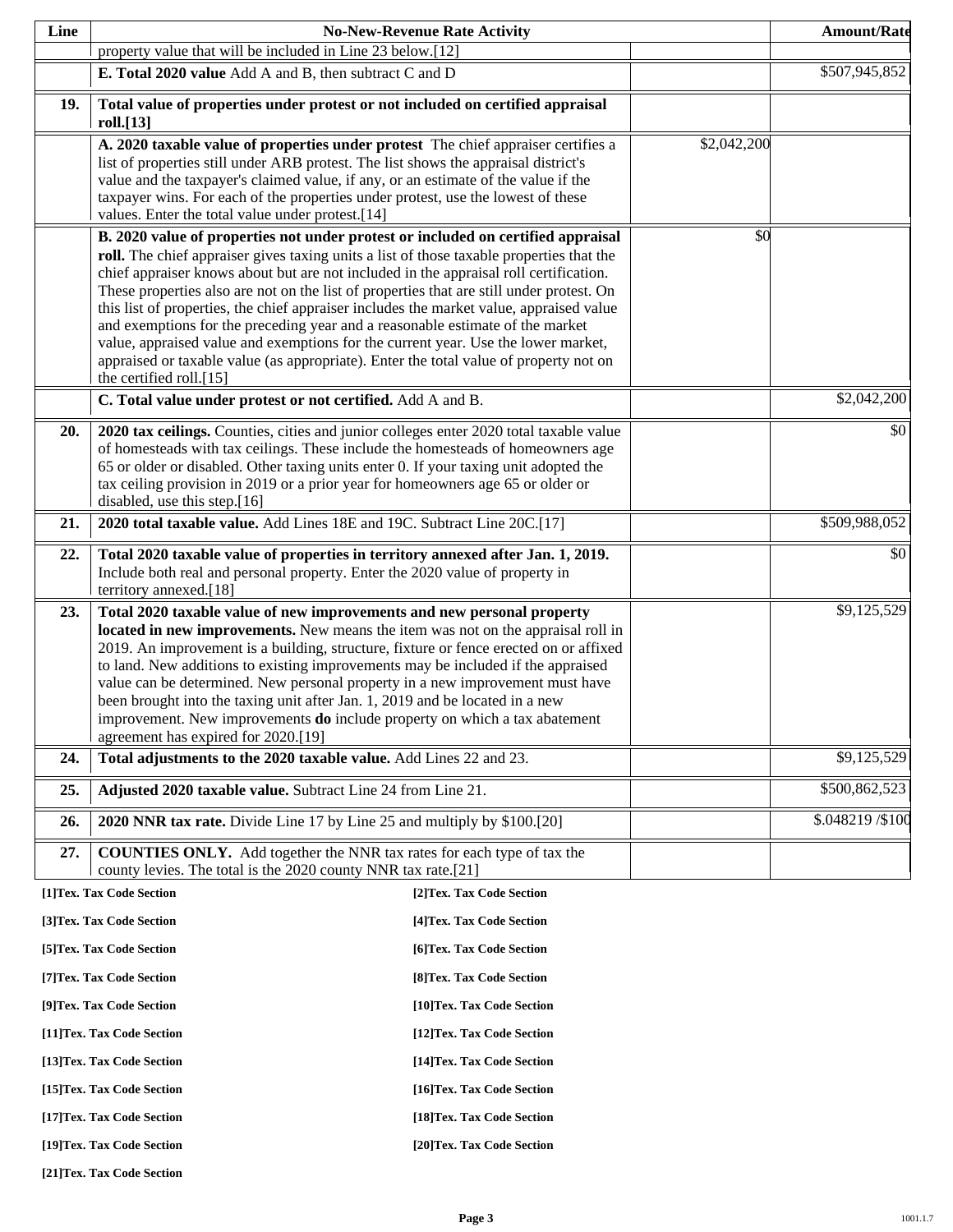## STEP 2: Voter-Approval Tax Rate

The voter-approval tax rate is the highest tax rate that a taxing unit may adopt without holding an election to seek voter approval of the rate. The voter-approval tax rate is split into two separate rates:

1. **Maintenance and Operations (M&O) Tax Rate:** The M&O portion is the tax rate that is needed to raise the same amount of taxes that the taxing unit levied in the prior year plus the applicable percentage allowed by law. This rate accounts for such things as salaries, utilities and day-to-day operations.

2. **Debt Rate:** The debt rate includes the debt service necessary to pay the taxing unit's debt payments in the coming year. This rate accounts for principal and interest on bonds and other debt secured by property tax revenue.

The voter-approval tax rate for a county is the sum of the voter-approval tax rates calculated for each type of tax the county levies. In most cases the voter-approval tax rate exceeds the no-new-revenue tax rate, but occasionally decreases in a taxing unit's debt service will cause the NNR tax rate to be higher than the voter-approval tax rate.

| Line | <b>Voter Approval Tax Rate Activity</b>                                                                                                                                                                                                                                                                                                                                                                                                                                                                                                                                                                                                                                        |          | <b>Amount/Rate</b> |
|------|--------------------------------------------------------------------------------------------------------------------------------------------------------------------------------------------------------------------------------------------------------------------------------------------------------------------------------------------------------------------------------------------------------------------------------------------------------------------------------------------------------------------------------------------------------------------------------------------------------------------------------------------------------------------------------|----------|--------------------|
| 28.  | 2019 M&O tax rate. Enter the 2019 M&O tax rate.                                                                                                                                                                                                                                                                                                                                                                                                                                                                                                                                                                                                                                |          | \$.050000          |
| 29.  | 2019 taxable value, adjusted for actual and potential court-ordered<br>adjustments. Enter the amount in Line 8 of the No-New-Revenue Tax Rate<br>Worksheet.                                                                                                                                                                                                                                                                                                                                                                                                                                                                                                                    |          | 483,104,294        |
| 30.  | Total 2019 M&O levy. Multiply Line 28 by Line 29 and divide by 100.                                                                                                                                                                                                                                                                                                                                                                                                                                                                                                                                                                                                            |          | 241,552            |
| 31.  | Adjusted 2019 levy for calculating NNR M&O rate.                                                                                                                                                                                                                                                                                                                                                                                                                                                                                                                                                                                                                               |          |                    |
|      | A. 2019 sales tax specifically to reduce property taxes. For cities, counties and<br>hospital districts, enter the amount of additional sales tax collected and spent on<br>M&O expenses in 2019, if any. Other taxing units, enter 0. Counties must exclude<br>any amount that was spent for economic development grants from the amount of<br>sales tax spent.                                                                                                                                                                                                                                                                                                               | $\left($ |                    |
|      | B. M&O taxes refunded for years preceding tax year 2019. Enter the amount of<br>M&O taxes refunded in the preceding year for taxes before that year. Types of<br>refunds include court decisions, Tax Code Section 25.25(b) and (c) corrections and<br>Tax Code Section 31.11 payment errors. Do not include refunds for tax year 2019.<br>This line applies only to tax years preceding tax year 2019.                                                                                                                                                                                                                                                                        | 297      |                    |
|      | C. 2019 taxes in TIF: Enter the amount of taxes paid into the tax increment fund<br>for a reinvestment zone as agreed by the taxing unit. If the taxing unit has no 2020<br>captured appraised value in Line 18D, enter 0.                                                                                                                                                                                                                                                                                                                                                                                                                                                     | $\theta$ |                    |
|      | D. 2019 transferred function: If discontinuing all of a department, function or<br>activity and transferring it to another taxing unit by written contract, enter the<br>amount spent by the taxing unit discontinuing the function in the 12 months<br>preceding the month of this calculation. If the taxing unit did not operate this<br>function for this 12-month period, use the amount spent in the last full fiscal year in<br>which the taxing unit operated the function. The taxing unit discontinuing the<br>function will subtract this amount in E below. The taxing unit receiving the function<br>will add this amount in E below. Other taxing units enter 0. | $\left($ |                    |
|      | E. 2019 M&O levy adjustments. Add A and B, then subtract C. For taxing unit<br>with D, subtract if discontinuing function and add if receiving function                                                                                                                                                                                                                                                                                                                                                                                                                                                                                                                        | 297      |                    |
|      | F. Add Line 30 to 31E.                                                                                                                                                                                                                                                                                                                                                                                                                                                                                                                                                                                                                                                         |          | 241,849            |
| 32.  | Adjusted 2020 taxable value. Enter the amount in Line 25 of the No-New-<br>Revenue Tax Rate Worksheet.                                                                                                                                                                                                                                                                                                                                                                                                                                                                                                                                                                         |          | 500,862,523        |
| 33.  | 2020 NNR M&O rate (unadjusted) Divide Line 31F by Line 32 and multiply by<br>\$100.                                                                                                                                                                                                                                                                                                                                                                                                                                                                                                                                                                                            |          | 0.048286           |
| 34.  | Rate adjustment for state criminal justice mandate.[23]                                                                                                                                                                                                                                                                                                                                                                                                                                                                                                                                                                                                                        |          |                    |
|      | A. 2020 state criminal justice mandate. Enter the amount spent by a county in the<br>previous 12 months providing for the maintenance and operation cost of keeping<br>inmates in county-paid facilities after they have been sentenced. Do not include any<br>state reimbursement received by the county for the same purpose.                                                                                                                                                                                                                                                                                                                                                | $\theta$ |                    |
|      | B. 2019 state criminal justice mandate Enter the amount spent by a county in the<br>12 months prior to the previous 12 months providing for the maintenance and<br>operation cost of keeping inmates in county-paid facilities after they have been<br>sentenced. Do not include any state reimbursement received by the county for the<br>same purpose. Enter zero if this is the first time the mandate applies                                                                                                                                                                                                                                                              | $\Omega$ |                    |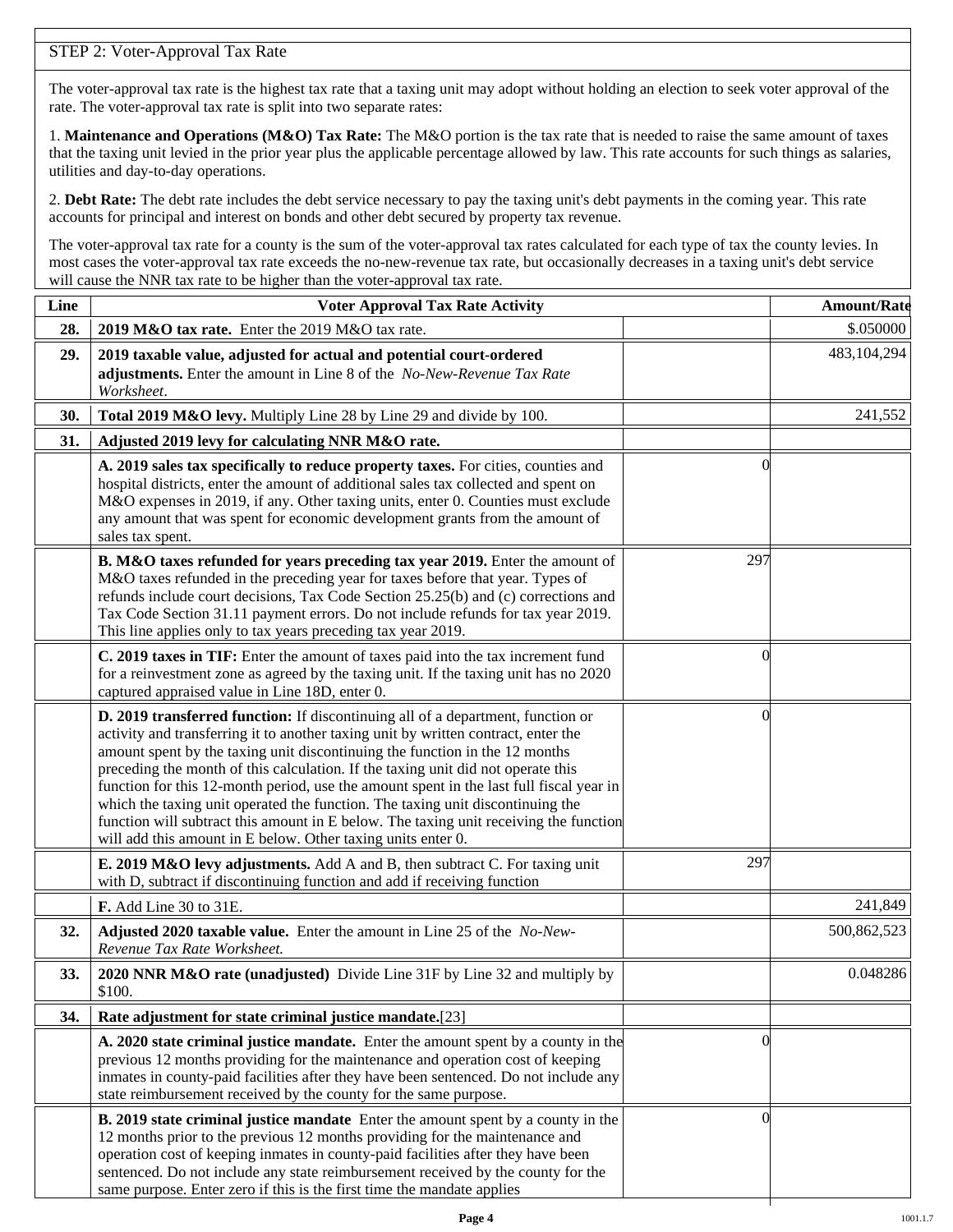| Line | <b>Voter Approval Tax Rate Activity</b>                                                                                                                                                                                                                                                                                                                                                                                                                                                                                                                                                                                                                                                                                                                                                                                                                                                                                                                                                                                                                                      |          | <b>Amount/Rate</b> |
|------|------------------------------------------------------------------------------------------------------------------------------------------------------------------------------------------------------------------------------------------------------------------------------------------------------------------------------------------------------------------------------------------------------------------------------------------------------------------------------------------------------------------------------------------------------------------------------------------------------------------------------------------------------------------------------------------------------------------------------------------------------------------------------------------------------------------------------------------------------------------------------------------------------------------------------------------------------------------------------------------------------------------------------------------------------------------------------|----------|--------------------|
|      | C. Subtract B from A and divide by Line 32 and multiply by \$100                                                                                                                                                                                                                                                                                                                                                                                                                                                                                                                                                                                                                                                                                                                                                                                                                                                                                                                                                                                                             | 0.000000 |                    |
|      | <b>D.</b> Enter the rate calculated in C. If not applicable, enter 0.                                                                                                                                                                                                                                                                                                                                                                                                                                                                                                                                                                                                                                                                                                                                                                                                                                                                                                                                                                                                        |          | 0.000000           |
| 35.  | Rate adjustment for indigent health care expenditures[24]                                                                                                                                                                                                                                                                                                                                                                                                                                                                                                                                                                                                                                                                                                                                                                                                                                                                                                                                                                                                                    |          |                    |
|      | A. 2020 indigent health care expenditures Enter the amount paid by a taxing unit<br>providing for the maintenance and operation cost of providing indigent health care<br>for the period beginning on July 1, 2019 and ending on June 30, 2020, less any state<br>assistance received for the same purpose                                                                                                                                                                                                                                                                                                                                                                                                                                                                                                                                                                                                                                                                                                                                                                   | ſ        |                    |
|      | B. 2019 indigent health care expenditures Enter the amount paid by a taxing unit<br>providing for the maintenance and operation cost of providing indigent health care<br>for the period beginning on July 1, 2018 and ending on June 30, 2019, less any state<br>assistance received for the same purpose                                                                                                                                                                                                                                                                                                                                                                                                                                                                                                                                                                                                                                                                                                                                                                   | 0        |                    |
|      | C. Subtract B from A and divide by Line 32 and multiply by \$100                                                                                                                                                                                                                                                                                                                                                                                                                                                                                                                                                                                                                                                                                                                                                                                                                                                                                                                                                                                                             | 0.000000 |                    |
|      | <b>D.</b> Enter the rate calculated in C. If not applicable, enter 0.                                                                                                                                                                                                                                                                                                                                                                                                                                                                                                                                                                                                                                                                                                                                                                                                                                                                                                                                                                                                        |          | 0.000000           |
| 36.  | Rate adjustment for county indigent defense compensation.[25]                                                                                                                                                                                                                                                                                                                                                                                                                                                                                                                                                                                                                                                                                                                                                                                                                                                                                                                                                                                                                |          |                    |
|      | A. 2020 indigent defense compensation expenditures. Enter the amount paid by<br>a county to provide appointed counsel for indigent individuals for the period<br>beginning on July 1, 2019 and ending on June 30, 2020, less any state grants<br>received by the county for the same purpose                                                                                                                                                                                                                                                                                                                                                                                                                                                                                                                                                                                                                                                                                                                                                                                 | 0        |                    |
|      | B. 2019 indigent defense compensation expenditures. Enter the amount paid by a<br>county to provide appointed counsel for indigent individuals for the period<br>beginning on July 1, 2018 and ending on June 30, 2019, less any state grants<br>received by the county for the same purpose                                                                                                                                                                                                                                                                                                                                                                                                                                                                                                                                                                                                                                                                                                                                                                                 | 0        |                    |
|      | C. Subtract B from A and divide by Line 32 and multiply by \$100                                                                                                                                                                                                                                                                                                                                                                                                                                                                                                                                                                                                                                                                                                                                                                                                                                                                                                                                                                                                             | 0.000000 |                    |
|      | <b>D.</b> Multiply B by 0.05 and divide by Line 32 and multiply by \$100.                                                                                                                                                                                                                                                                                                                                                                                                                                                                                                                                                                                                                                                                                                                                                                                                                                                                                                                                                                                                    | 0.000000 |                    |
|      | <b>E.</b> Enter the lessor of C and D. If not applicable, enter 0.                                                                                                                                                                                                                                                                                                                                                                                                                                                                                                                                                                                                                                                                                                                                                                                                                                                                                                                                                                                                           |          | 0.000000           |
| 37.  | Rate adjustment for county hospital expenditures.                                                                                                                                                                                                                                                                                                                                                                                                                                                                                                                                                                                                                                                                                                                                                                                                                                                                                                                                                                                                                            |          |                    |
|      | A. 2020 eligible county hospital expenditures Enter the amount paid by the<br>county or municipality to maintain and operate an eligible county hospital for the<br>period beginning on July 1, 2019 and ending on June 30, 2020                                                                                                                                                                                                                                                                                                                                                                                                                                                                                                                                                                                                                                                                                                                                                                                                                                             | 0        |                    |
|      | <b>B. 2019 eligible county hospital expenditures</b> Enter the amount paid by the county<br>or municipality to maintain and operate an eligible county hospital for the period<br>beginning on July 1, 2018 and ending on June 30, 2019                                                                                                                                                                                                                                                                                                                                                                                                                                                                                                                                                                                                                                                                                                                                                                                                                                      | $\Omega$ |                    |
|      | C. Subtract B from A and divide by Line 32 and multiply by \$100                                                                                                                                                                                                                                                                                                                                                                                                                                                                                                                                                                                                                                                                                                                                                                                                                                                                                                                                                                                                             | 0.000000 |                    |
|      | <b>D.</b> Multiply B by 0.08 and divide by Line 32 and multiply by \$100                                                                                                                                                                                                                                                                                                                                                                                                                                                                                                                                                                                                                                                                                                                                                                                                                                                                                                                                                                                                     | 0.000000 |                    |
|      | <b>E.</b> Enter the lessor of C and D, if applicable. If not applicable, enter 0.                                                                                                                                                                                                                                                                                                                                                                                                                                                                                                                                                                                                                                                                                                                                                                                                                                                                                                                                                                                            |          | 0.000000           |
| 38.  | Adjusted 2020 NNR M&O rate. Add Lines 33, 34D, 35D, 36E, and 37E.                                                                                                                                                                                                                                                                                                                                                                                                                                                                                                                                                                                                                                                                                                                                                                                                                                                                                                                                                                                                            |          | 0.048286           |
| 39.  | 2020 voter-approval M&O rate. Enter the rate as calculated by the appropriate<br>scenario below.<br>Special Taxing Unit If the taxing unit qualifies as a special taxing unit, multiply<br>Line 38 by 1.08<br>-or-<br>Other Taxing Unit If the taxing unit does not qualify as a special taxing unit,<br>multiply Line 38 by 1.035.<br>-or-<br><b>Taxing unit affected by disaster declaration</b> If the taxing unit is located in an area<br>declared as disater area, the governing body may direct the person calculating the<br>voter-approval rate to calculate in the manner provided for a special taxing unit.<br>The taxing unit shall continue to calculate the voter-approval rate in this manner<br>until the earlier of 1) the second year in which total taxable value on the certified<br>appraisal roll exceeds the total taxable value of the tax year in which the disaster<br>occurred, and 2) the third tax year after the tax year in which the disaster occurred.<br>If the taxing unit qualifies under this scenario, multiply Line 38 by 1.08. [27] |          | 0.052148           |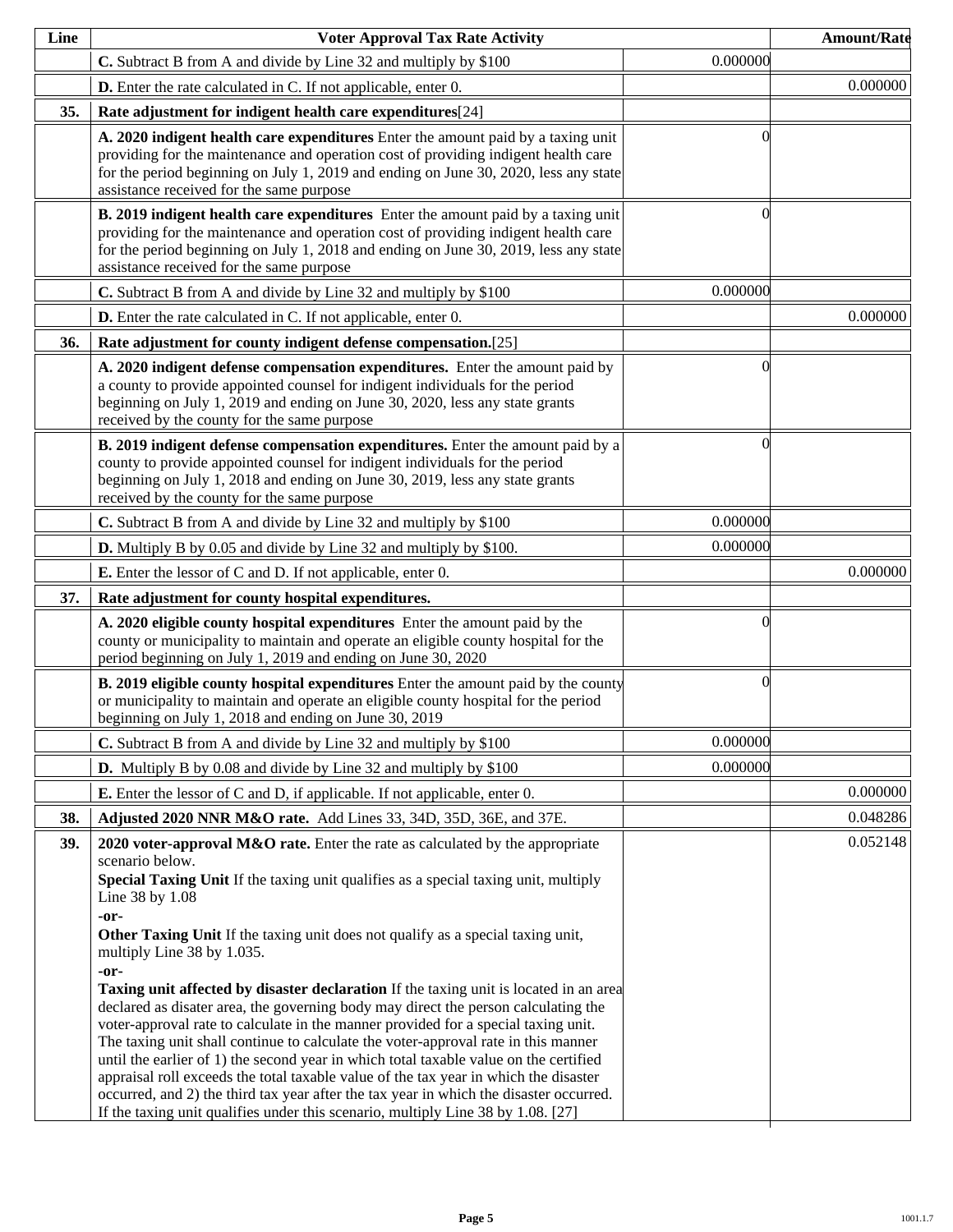| Line | <b>Voter Approval Tax Rate Activity</b>                                                                                                                                                                                                                                                                                                                                             |          | <b>Amount/Rate</b> |
|------|-------------------------------------------------------------------------------------------------------------------------------------------------------------------------------------------------------------------------------------------------------------------------------------------------------------------------------------------------------------------------------------|----------|--------------------|
| 40.  | Total 2020 debt to be paid with property taxes and additional sales tax<br>revenue. Debt means the interest and principal that will be paid on debts that:<br>(1) are paid by property taxes,<br>(2) are secured by property taxes,<br>(3) are scheduled for payment over a period longer than one year, and<br>(4) are not classified in the taxing unit's budget as M&O expenses. |          |                    |
|      | A. Debt also includes contractual payments to other taxing units that have incurred<br>debts on behalf of this taxing unit, if those debts meet the four conditions above.<br>Include only amounts that will be paid from property tax revenue. Do not include<br>appraisal district budget payments.<br>Enter debt amount                                                          | 0        |                    |
|      | B. Subtract unencumbered fund amount used to reduce total debt.                                                                                                                                                                                                                                                                                                                     | $\Omega$ |                    |
|      | C. Subtract certified amount spent from sales tax to reduce debt(enter zero if<br>none)                                                                                                                                                                                                                                                                                             |          |                    |
|      | D. Subtract amount paid from other resources                                                                                                                                                                                                                                                                                                                                        | $\Omega$ |                    |
|      | E. Adjusted debt Subtract B, C and D from A                                                                                                                                                                                                                                                                                                                                         |          | $\boldsymbol{0}$   |
| 41.  | Certified 2019 excess debt collections Enter the amount certified by the collector.                                                                                                                                                                                                                                                                                                 |          | $\boldsymbol{0}$   |
| 42.  | Adjusted 2020 debt Subtract Line 41 from Line 40E                                                                                                                                                                                                                                                                                                                                   |          | $\boldsymbol{0}$   |
| 43.  | 2020 anticipated collection rate.                                                                                                                                                                                                                                                                                                                                                   |          |                    |
|      | A. Enter the 2020 anticipated collection rate certified by the collector                                                                                                                                                                                                                                                                                                            | 100.00   |                    |
|      | <b>B.</b> Enter the 2019 actual collection rate                                                                                                                                                                                                                                                                                                                                     | 0.93     |                    |
|      | C. Enter the 2018 actual collection rate                                                                                                                                                                                                                                                                                                                                            | 0.96     |                    |
|      | D. Enter the 2017 actual collection rate                                                                                                                                                                                                                                                                                                                                            | 0.96     |                    |
|      | <b>E.</b> If the anticipated collection rate in A is lower than actual collection rates in B, C<br>and D, enter the lowest collection rate from B, C and D. If the anticipated rate in A<br>is higher than at least one of the rates in the prior three years, enter the rate from A.<br>Note that the rate can be greater than 100%.                                               |          | 100.00             |
| 44.  | 2020 debt adjusted for collections. Divide Line 42 by Line 43E.                                                                                                                                                                                                                                                                                                                     |          | $\Omega$           |
| 45.  | 2020 total taxable value. Enter the amount on Line 21 of the No-New-Revenue<br>Tax Rate Worksheet.                                                                                                                                                                                                                                                                                  |          | 509,988,052        |
| 46.  | 2020 debt rate Divide Line 44 by Line 45 and multiply by \$100.                                                                                                                                                                                                                                                                                                                     |          | 0.000000           |
| 47.  | 2020 voter-approval tax rate. Add Line 39 and 46.                                                                                                                                                                                                                                                                                                                                   |          |                    |
| 48.  | <b>COUNTIES ONLY.</b> Add together the voter-approval tax rate for each type of tax<br>the county livies. The total is the 2020 county voter-approval tax rate.                                                                                                                                                                                                                     |          |                    |
|      | STEP 3 NNR Tax Rate and Voter-Approval Tax Rate Adjustments for Additional Sales tAx to Reduce Property Taxes                                                                                                                                                                                                                                                                       |          |                    |

Cities, counties and hospital districts may levy a sales tax specifically to reduce property taxes. Local voters by election must approve imposing or abolishing the additional sales tax. If approved, the taxing unit must reduce its NNR and voter-approval tax rates to offset the expected sales tax revenue.

This section should only be completed by a county, city or hospital district that is required to adjust its NNR tax rate and/or voterapproval tax rate because it adopted the additional sales tax.

| <b>Additional Sales and Use Tax Worksheet</b>                                                                                                                                                                                                                                                                                                                                                                                                                                                | <b>Amount/Rate</b>                                                  |
|----------------------------------------------------------------------------------------------------------------------------------------------------------------------------------------------------------------------------------------------------------------------------------------------------------------------------------------------------------------------------------------------------------------------------------------------------------------------------------------------|---------------------------------------------------------------------|
| Taxable sales. For taxing units that adopted the sales tax in November 2019 or May<br>2020, enter the Comptroller's estimate of taxable sales for the previous four<br>quarters [32]. Estimates of taxable sales may be obtained through the Comptroller's<br>Allocation Historical Summary webpage. Taxing units that adopted the sales tax<br>before November 2019, skip this line.                                                                                                        | $\Omega$                                                            |
| <b>Estimated sales tax revenue.</b> Counties exclude any amount that is or will be spent<br>for economic development grants from the amount of estimated sales tax<br>revenue. $[33]$<br>Taxing units that adopted the sales tax in November 2019 or in May 2020.<br>Multiply the amount on Line 49 by the sales tax rate (.01, .005 or .0025, as<br>applicable) and multiply the result by $.95$ [34] -or-<br>Taxing units that adopted the sales tax before November 2019. Enter the sales | OI.                                                                 |
|                                                                                                                                                                                                                                                                                                                                                                                                                                                                                              | tax revenue for the previous four quarters. Do not multiply by .95. |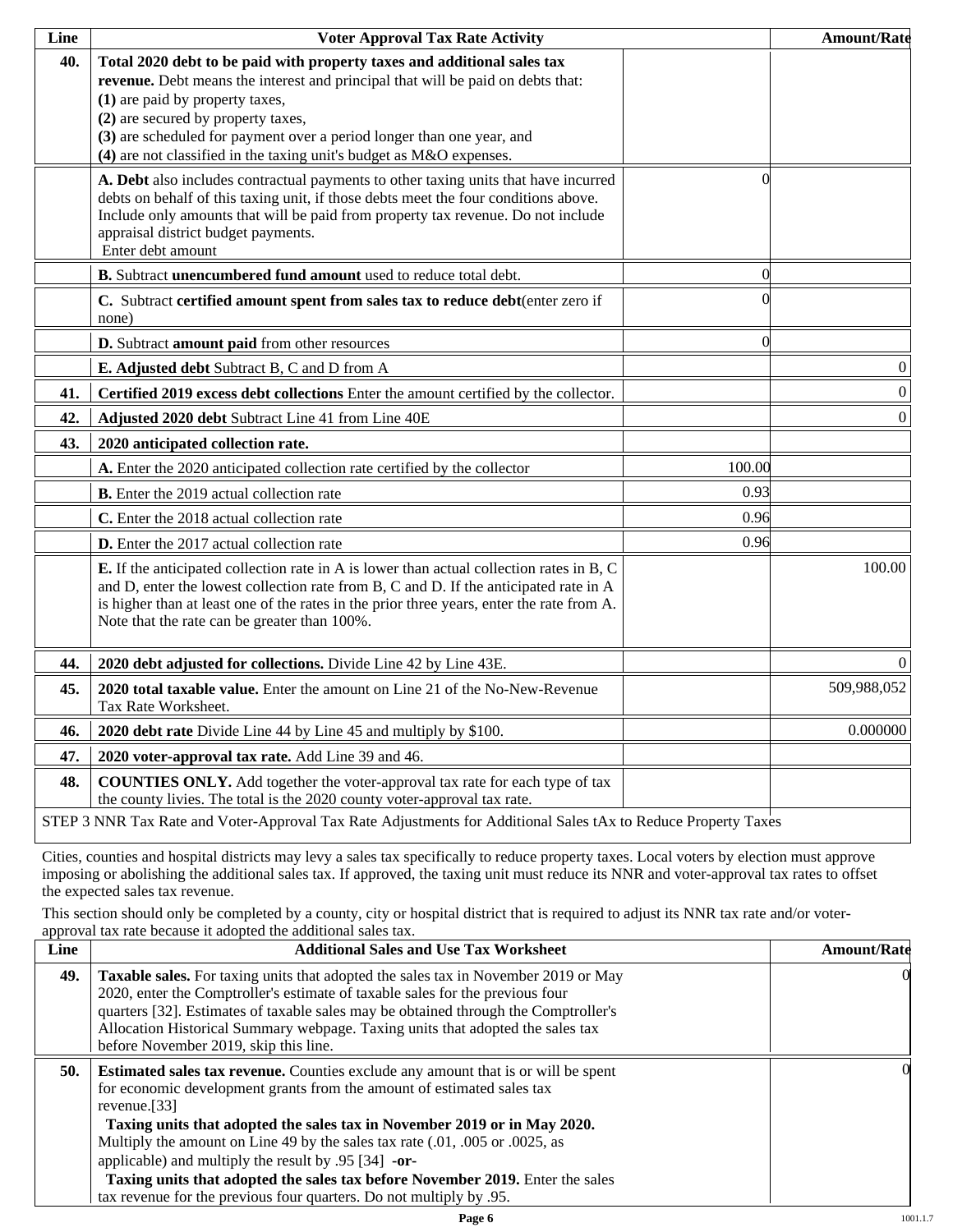| Line | <b>Additional Sales and Use Tax Worksheet</b>                                                                                                                                                                                             | <b>Amount/Rate</b> |
|------|-------------------------------------------------------------------------------------------------------------------------------------------------------------------------------------------------------------------------------------------|--------------------|
| 51.  | <b>2020 total taxable value.</b> Enter the amount from Line 21 of the <i>No-New-Revenue</i><br>Tax Rate Worksheet                                                                                                                         | 509,988,052        |
| 52.  | Sales tax adjustment rate. Divide Line 50 by Line 51 and multiply by \$100.                                                                                                                                                               | 0.000000           |
| 53.  | 2020 NNR tax rate, unadjusted for sales tax[35]. Enter the rate from Line 26 or<br>27, as applicable, on the No-New-Revenue Tax Rate Worksheet.                                                                                           | \$.048219          |
| 54.  | 2020 NNR tax rate, adjusted for sales tax.<br>Taxing units that adopted the sales tax in November 2019 or in May 2020.<br>Subtract Line 52 from Line 53. Skip to Line 55 if you adopted the additional sales<br>tax before November 2019. | \$.048219          |
| 55.  | 2020 voter-approval tax rate, unadjusted for sales tax. [36] Enter the rate from<br>Line 47 or Line 48 as applicable, of the Voter-Approval Tax Rate<br>Worksheet                                                                         | 0.052148           |
| 56.  | 2020 voter-approval tax rate, adjusted for sales tax.<br>Subtract Line 52 from Line 55.<br>[38]Tex. Tax Code Section<br>[37]Tex. Tax Code Section                                                                                         | 0.052148           |

#### STEP 4: Additional Rollback Protection for Pollution Control

A taxing unit may raise its rate for M&O funds used to pay for a facility, device or method for the control of air, water or land pollution. This includes any land, structure, building, installation, excavation, machinery, equipment or device that is used, constructed, acquired or installed wholly or partly to meet or exceed pollution control requirements. The taxing unit's expenses are those necessary to meet the requirements of a permit issued by the Texas Commission on Environmental Quality (TCEQ). The taxing unit must provide the tax assessor with a copy of the TCEQ letter of determination that states the portion of the cost of the installation for pollution control.

This section should only be completed by a taxing unit that uses M&O Funds to pay for a facility, device or method for the control of air, water or land pollution.

This section should only by completed by a taxing unit that uses M&O funds to pay for a facility, device or method for the control of air, water or land pollution.

| Line | <b>Activity</b>                                                                                                                                                                                                                                    | <b>Amount/Rate</b> |
|------|----------------------------------------------------------------------------------------------------------------------------------------------------------------------------------------------------------------------------------------------------|--------------------|
| 57.  | Certified expenses from the Texas Commission on Environmental Quality (TCEQ). Enter the amount<br>certified in the determination letter from TCEQ [37]. The taxing unit shall provide its tax assessor-collector<br>with a copy of the letter.[38] | $\frac{1}{2}$      |
| 58.  | <b>2020 total taxable value.</b> Enter the amount from Line 21 of the No-New-Revenue Tax Rate Worksheet.                                                                                                                                           | \$509,988,052      |
| 59.  | <b>Additional rate for pollution control.</b> Divide Line 57 by Line 58 and multiply by \$100.                                                                                                                                                     | 0.000000           |
| 60.  | 2020 voter-approval tax rate, adjusted for pollution control. Add Line 59 to one of the following lines<br>(as applicable): Line 47, Line 48 (counties) or Line 56 (taxing units with the additional sales tax).                                   | 0.052148           |

**[37]Tex. Tax Code Section [38]Tex. Tax Code Section**